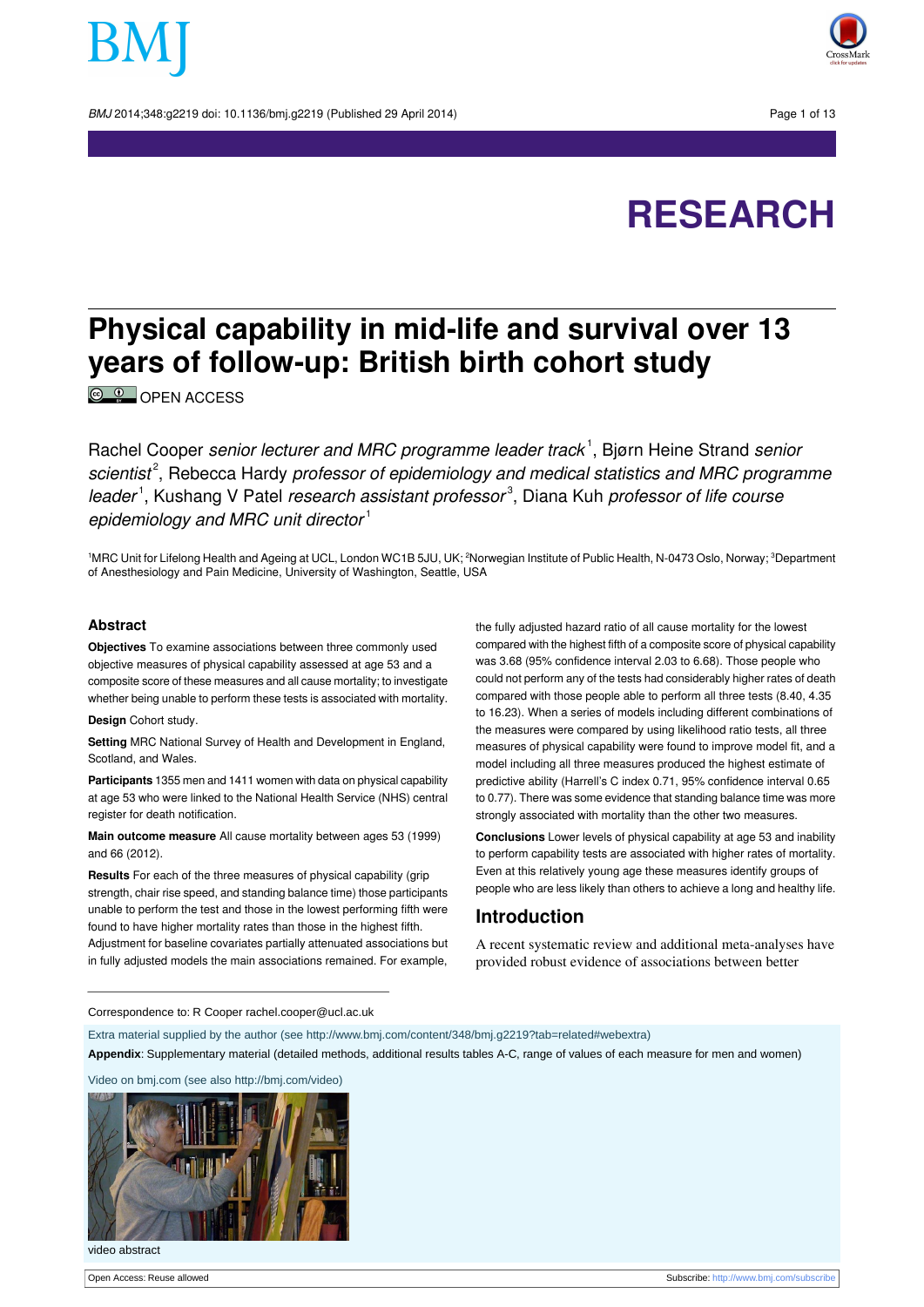performance in objective tests of physical capability, including stronger grip and faster walking speed, and lower rates of all cause mortality in older populations living in the community.<sup>12</sup> Informed by such evidence, these easily administrable tests have been included in recent studies of candidate biomarkers of ageing and have been found to perform well, as assessed by a range of criteria, when compared with more traditional biomarkers including inflammatory markers, blood pressure, and telomere length.<sup>3</sup>

Various explanations of the associations between physical capability and mortality have been proposed. Levels of physical capability could reflect both clinically manifest and undetected disease and ageing processes. They could also provide a useful indication of lifetime exposure to risk factors for premature mortality and associated factors (such as physical inactivity, smoking, and low levels of cardiorespiratory fitness).<sup>12</sup> As levels of physical capability in later life are determined not only by the rate of decline generally observed from mid-life onwards but also by the peak achieved during growth and development, associations could also be partially explained by initial developmental differences between individuals that influence both physical capability and rates of survival.<sup>1</sup>

The recent systematic review<sup>1</sup> highlighted several gaps in the existing literature and by examining some of these it might be possible to elucidate further the explanations for the associations between physical capability and mortality. The first important gap identified was a lack of studies that had examined these associations at younger ages; studies of the associations of walking speed, time to rise from a chair and standing balance performance with mortality had been conducted exclusively in populations aged over 60 at the time of assessment of capability, most populations were aged  $\geq$  70 and had follow-up of less than 10 years. Although the review included only study populations of people who were living in the community, the possibility that associations could be explained by the high level of disease burden (that is, both clinical and subclinical pathology) that impacts on physical capability and survival rates at older ages could not be ruled out, even when adjustments for health status had been made. Studies of associations between physical capability and mortality in younger populations who have higher mean levels of physical capability<sup>5</sup> and less disease burden are essential to elucidate whether associations exist even before the establishment of strong pathways between disease pathology, physical capability, and mortality in later life.

Secondly, there was a lack of studies able to make fair comparisons of the associations between different measures of physical capability and mortality.<sup>6</sup> As different objective measures of physical capability depend to some extent on the same underlying physiological systems, it is important to assess the value of conducting more than one different test of physical capability and also of deriving a composite score,<sup>7</sup> especially as time for assessment is often limited in research and applied settings.

Thirdly, it is often not clear how those people unable to perform the tests have been handled in analyses. Even these relatively simple tests have exclusion criteria, and so an important challenge is how to deal with the increasing proportion of people who are unable to perform these tests with increasing age. Studies that use composite scores of physical capability, such as the short physical performance battery, often include those people who are unable to perform the tests by allocating them the lowest possible score (when a lower score indicates worse performance)<sup>8</sup> but in analyses of performance in individual tests, participants without a valid result are often excluded. This is despite the fact that if data are missing because participants

were unable to complete the test for health reasons this might be informative.

To deal with these research gaps, we used data from the MRC National Survey of Health and Development, the oldest British birth cohort study. We used comparable models to examine the associations between three objective measures of physical capability (grip strength, chair rise speed, and standing balance time) assessed at age 53, and a composite score of these measures, and all cause mortality rates over 13 years of follow-up; assessed the added value of each of the measures of physical capability; and examined whether being unable to perform each of these tests was associated with mortality. We also tested whether the main associations were independent of important covariates.

We hypothesised that there would be associations between lower levels of physical capability and higher rates of all cause mortality but that these associations might be non-linear, with stronger associations found among those with lower performance levels. We also hypothesised that all three measures would provide added value as we expected that the correlations between the three different measures of physical capability would be lower at age 53 than in older study populations because of the presence at older ages of more shared risk factors for poor performance.

## **Methods**

The Medical Research Council National Survey of Health and Development (NSHD) is a socially stratified sample of 5362 singleton births (2547 males and 2815 females) that took place in one week of March 1946 in England, Scotland and Wales, with regular follow-up across life.<sup>9</sup> In 1999, when study participants were aged 53, 3035 participants(62% of those alive) were successfully contacted, of whom 2984 (98%) received a home visit from a trained nurse. Of the 2327 participants not contacted in 1999, 469 had previously died, 948 had refused to participate, 580 were living abroad, and 330 could not be traced.

## **Physical capability at age 53**

Physical capability was assessed during home visits at age 53 with three objective measures: grip strength, chair rise time, and standing balance time. Trained nurses conducted these tests using standardised protocols as described elsewhere<sup>10</sup> and summarised here. These three tests were chosen for assessment at age 53 because they are some of the most commonly used measures of physical capability in epidemiological studies<sup>11</sup> and were expected to detect meaningful variation in capability between individuals in mid-life across the full spectrum of ability.

Grip strength was measured isometrically with an electronic handgrip dynamometer. The dynamometers were calibrated at the start of testing by using a back-loading rig and are accurate, linear, and stable to within 0.5 kg.<sup>12</sup> The retest variability within individual participants for maximal voluntary tests of strength in those unused to such measurements is about  $9\%$ .<sup>13</sup> Two values were recorded for each hand and the highest used in analyses. Chair rise time was measured with a stopwatch as the time taken to rise from a sitting to a standing position with straight back and legs and then to sit down again 10 complete times as fast as possible. For high scores to indicate good performance, we calculated chair rise speed by dividing the number of rises (that is, 10) by the time taken to complete 10 rises (in minutes). Standing balance time was measured, using a stopwatch, as the longest time, up to a maximum of 30 seconds, participants could maintain a one-legged stance in a standard position with their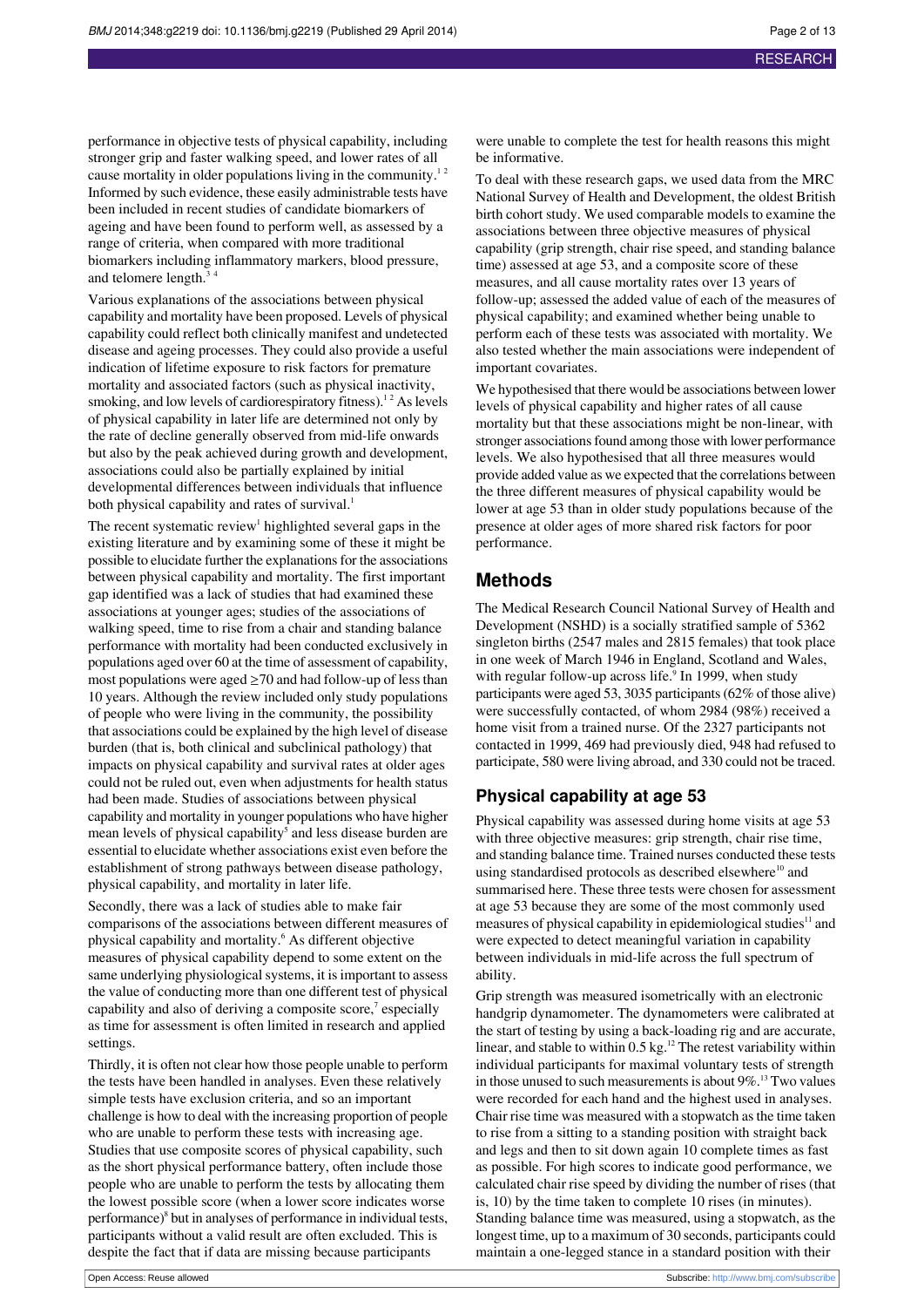eyes closed. For each of the three tests nurses recorded if a study participant was unable or unwilling to perform the test and the reason for this (such as health reasons or technical problems). There is evidence to suggest that all three measures are valid and reliable.<sup>14-19</sup>

We created a composite score of physical capability using the method devised by Guralnik and colleagues.<sup>20</sup> This involved rescaling each of the three test scores on a scale of 0 (low performance) to 1 (high performance) so that all three measures have equal weight in the final score (see appendix for further details of the rescaling procedure); assigning those participants unable to perform each test for health reasons a value of 0; and summing the three rescaled capability scores to create a normally distributed aggregate physical capability score with a range of 0 to 3. We also derived a variable indicating the number of tests participants were unable to perform for health reasons (range 0 to 3).

#### **Ascertainment of death**

All consenting study participants have been linked to the National Health Service (NHS) central register since 1972. For the purposes of these analyses, we included deaths from any cause notified by the register from March 1999 to March 2012.

#### **Covariates**

A priori we identified potential confounders—that is, factors that have previously been shown to be associated with both physical capability and mortality.10-27

*Body size*—Height (cm) and weight (kg) were measured by nurses during the home visit when participants were aged 53, and BMI (kg/m $^2$ ) was calculated with these measures. For those people with valid performance data but missing height (n=10), height was imputed with measures from age 43.

*Socioeconomic position*—Own occupational class at age 53 (or if not available, the most recent measure in adulthood (n=74)) was categorised with the registrar general's social classification into three groups: high (I or II), middle (IIINM or IIIM), or low (IV or V). Educational level attained was recorded at age 26 and categorised into five groups: degree or higher; A levels, usually attained at age 18, or their equivalents; O levels, usually attained at age 16, or their equivalents; CSE, clerical course, or equivalent; none.

*Lifestyle factors*—At age 53 study participants were asked to report whether or not they had participated in any sports, vigorous leisure activities, or exercises in their spare time, not including getting to and from work, in the past four weeks and, if so, on how many occasions they had done these activities. A variable was created that distinguished between those participants who were inactive (reported no participation), moderately active (participated in relevant activities one to four times in the previous four weeks), or most active (participated in relevant activities five or more times in the previous four weeks). The validity of this measure has previously been considered.<sup>23</sup> Smoking status at 53 was categorised as current, former, or never smoker.

*Health status*—We identified any participants who at age 53 reported a diagnosis of cancer in the previous 10 years; cardiovascular disease (defined as ever having a heart attack or stroke, aortic stenosis, or valvular disease in the past 10 years, angina or Rose angina grade I or II diagnosed by a doctor, or intermittent claudication); and diabetes at any time up to and including age 53. Respiratory symptoms at age 53 were assessed with the UK Medical Research Council's standardised

questions.<sup>28</sup> We identified a group with the most severe symptoms, who reported one or more of a wheezy or whistling chest most days or nights; usually bringing up phlegm or coughing in the morning or during the day or night in winter for at least three months each year; or more than one chest illness in the past three years that kept them off work or indoors for a week or more.

#### **Statistical methods**

We used Cox proportional hazards regression models to test the associations of each of the three individual measures of physical capability, the composite physical capability score, and the number of tests participants were unable to perform at age 53 with subsequent hazards of all cause mortality. Follow-up time was from March 1999 until confirmed death from any cause, emigration, or the end of March 2012, whichever occurred first. In all initial models the proportional hazards assumption was checked by visual inspection of plots and tests of the Schoenfeld residuals; we found no evidence that the assumption had been violated.

Each of the three individual capability measures and the composite score were included in models as sex specific fifths. For the three individual capability measures, those participants unable to perform a specific test for health reasons were included as a sixth category. This categorisation was used to facilitate the inclusion in analyses of those participants unable to perform the tests for health reasons and to allow for potential deviations from linearity. The upper fifth group was used as reference category in all analyses. To further aid comparisons of associations, we performed all the main analyses on the sample with complete data on all three physical capability measures (that is, those who had a valid score or were coded as unable for health reasons for all three tests) who were also flagged for subsequent mortality follow-up (n=2766).

Initial models were adjusted for sex only, with sex interactions formally tested. Subsequent models were additionally adjusted for body size, socioeconomic position, lifestyle factors, and health status in stages with a final model adjusted for all covariates. To maintain statistical power and minimise the level of potential biasintroduced because of missing information, we imputed missing values of the covariates in the sample of 2766 with complete data on physical capability and mortality (BMI (n=29), height (n=5), occupational class (n=24), educational level (n=152), leisure time physical activity (n=2), cancer (n=4), and severe respiratory symptoms  $(n=3)$ ) using the multiple imputation chained equations implemented in Stata version 12, with inclusion in the imputation model of the event indicator (death) and the Nelson-Aalen estimator of cumulative (baseline) hazard,  $H(T)$ <sup>29 30</sup> All survival analyses described above were hence run across 20 multiply imputed datasets and estimates combined with Rubin's rules.

To assess the added value of each of the different measures we first investigated the benefit of including multiple measures of physical capability in the same model by running a sex adjusted model with all three measures included. We then used likelihood ratio tests to compare this model with sex adjusted models, including each possible combination of two of the measures. These comparisons assessed the improvement in model fit of including the third measure. To assess the predictive ability of each measure of physical capability and the benefit of including multiple measures in the same model we calculated Harrell's C index (which estimates the probability of concordance between observed and predicted responses) $31$  for models including each of the three measures separately; the composite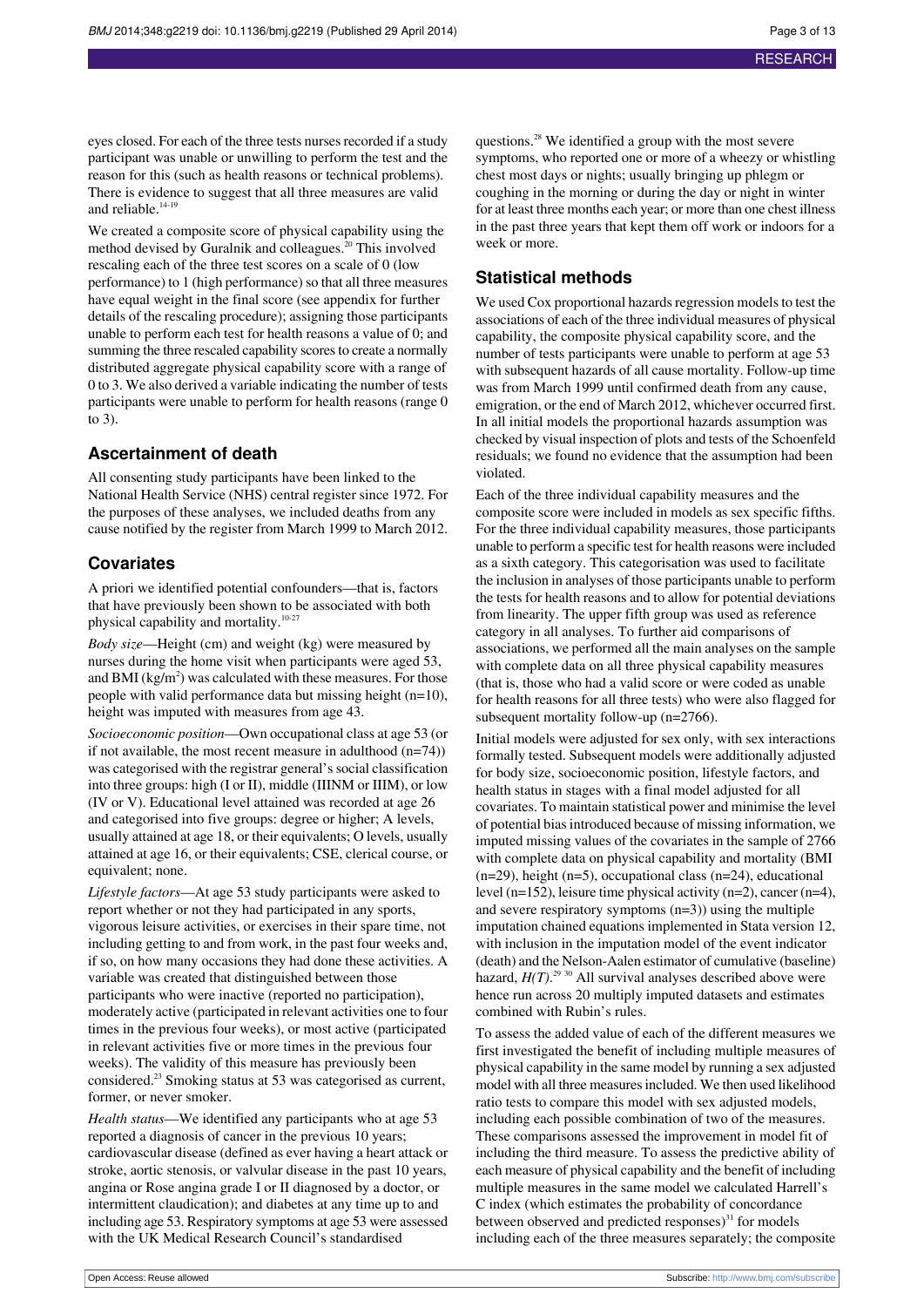score; and all three measures. For the purposes of these calculations, we divided the main analytical sample randomly into derivation and validation sets of equal size, with stratification by sex to ensure the same ratio of men and women in both sets. Sex adjusted models were run in the derivation set and C indices and 95% confidence intervals were then estimated in the validation set. $32$ 

All analyses were conducted with Stata 12.0 (StataCorp, TX).

#### **Sensitivity analyses**

We ran sensitivity analyses in which we excluded all deaths occurring during the first two years of follow-up (n=12); excluded those participants who had reported any of the specified health status indicators at baseline (n=722); included only those people with complete data on all covariates (that is, excluding those people with imputed data on covariates); and ran the basic sex adjusted models on the maximum available samples for each physical capability test.

## **Results**

In the main analysis sample (n=2766), 177 deaths (88 from cancer, 47 from cardiovascular disease, and 42 from other causes) occurred between ages 53 and 66 (median and maximum follow-up time 13 years; 5.1 deaths per 1000 person years, 95% confidence interval 4.4 to 5.9). Those participants with lower composite physical capability scores at age 53 had lower socioeconomic position, less healthy lifestyles, and higher prevalence of self reported cardiovascular disease, diabetes, and severe respiratory symptoms compared with those with higher scores (tables 1 and 2

In sex adjusted models, those participants unable to perform a test and those in the lowest performing fifth of any one of the measures of physical capability had higher mortality rates than those people in the highest fifth (table 3[⇓](#page-10-0) and figur[e⇓](#page-12-0)). There was also some evidence of slightly higher rates in other fifths compared with the highest fifth, but there were no clear and consistent patterns of graded association, except for the composite score. Tests of sex interaction suggested some evidence of a stronger association between standing balance time and mortality in men than in women (likelihood ratio test of sex interaction P=0.02), but in both sexes associations were in the same direction and so to maximise power we included men and women together in subsequent models. There was no other evidence of sex interaction. Adjustment for covariates partially attenuated associations, with individual adjustment for lifestyle factors and indicators of health status having the greatest influence (results available on request). In fully adjusted models, however, the finding of higher mortality rates among those unable to perform the tests and in the lowest performing fifth remained (table 3[t3]).

In sex adjusted models, people who could not perform any of the tests had over 12 times the mortality rate compared with the people who were able to perform all three tests (hazard ratio 12.29, 95% confidence interval 6.64 to 22.76). There was a clear graded pattern of association between the number of tests a person was unable to perform and rates of death; and these associations were only partly attenuated by covariates (table  $3$ II).

When we included all three measures of physical capability in the same sex adjusted model we still found independent associations between each of the three measures and mortality rates; mutually adjusted hazard ratios for the lowest fifth of performers and those unable to perform compared with the

highest fifth were 1.99 (95% confidence interval 1.23 to 3.22), 2.09 (1.27 to 3.41), and 3.40 (2.05 to 5.63) for grip strength, chair rise speed, and standing balance time, respectively. Results from likelihood ratio tests confirmed that inclusion of all three measures improved model fit (see table A in appendix). Inclusion of any one of the measures increased the predictive ability of the model, when compared with a model including only sex, as indicated by an increase in the C index (table 4[⇓\)](#page-11-0). A model including all three measures produced the highest (C index (0.71), though a model including only standing balance produced a similar estimate (C index=0.70).

#### **Sensitivity analyses**

The main findings were unchanged after we excluded all deaths occurring during the first two years of follow-up and those participants who had at least one of the specified health status indicators (that is, cardiovascular disease, cancer, diabetes, or severe respiratory symptoms) at baseline (see table B in appendix). Adjustments for covariates had similar influences on effect estimates when we ran the main analyses on the sample with complete data on all covariates compared with the influence of covariate adjustments in the main analyses run across 20 imputed datasets. Findings were also similar when we ran analyses on maximum available samples.

## **Discussion**

We have found robust evidence of associations between three commonly used objective measures of physical capability assessed in mid-life and rates of all cause mortality over 13 years of follow-up. Our findings show that two groups of people consistently experience higher rates of mortality than those in the upper fifth of performance: those who were unable to perform the test and those in the bottom fifth of performance. There was some evidence that all three measures provided added value, as assessed by model fit.

#### **Comparison with other studies**

Since the publication of a previous systematic review, $<sup>1</sup>$  the</sup> association between walking speed and mortality has been shown in the Whitehall II study, which had a slightly younger age at baseline assessment than previous studies (mean age  $61$ ,<sup>33</sup> and an additional study of the association between muscle strength and mortality in a younger population with follow-up over 24 years<sup>34</sup> has also been published. To the best of our knowledge, however, this is the first study to examine the associations between chair rise speed and standing balance time in mid-life and mortality.

Among those able to perform a specific test, the clearest evidence of associations was found when we compared the lowest and highest fifths, with little clear evidence of differences between the highest and other fifths. This is consistent with recent findings of non-linear associations between strength at ages 16-19 and subsequent mortality in over a million Swedish men.<sup>34</sup>

### **Explanation of findings**

Inclusion of each one of the three measures of physical capability improved model fit, and the only clear graded pattern of association across all categories of performance that we found was in models of the composite physical capability score, suggesting that when relations with mortality are examined, there is likely to be value in assessing a range of different measures of physical capability in mid-life. This suggests that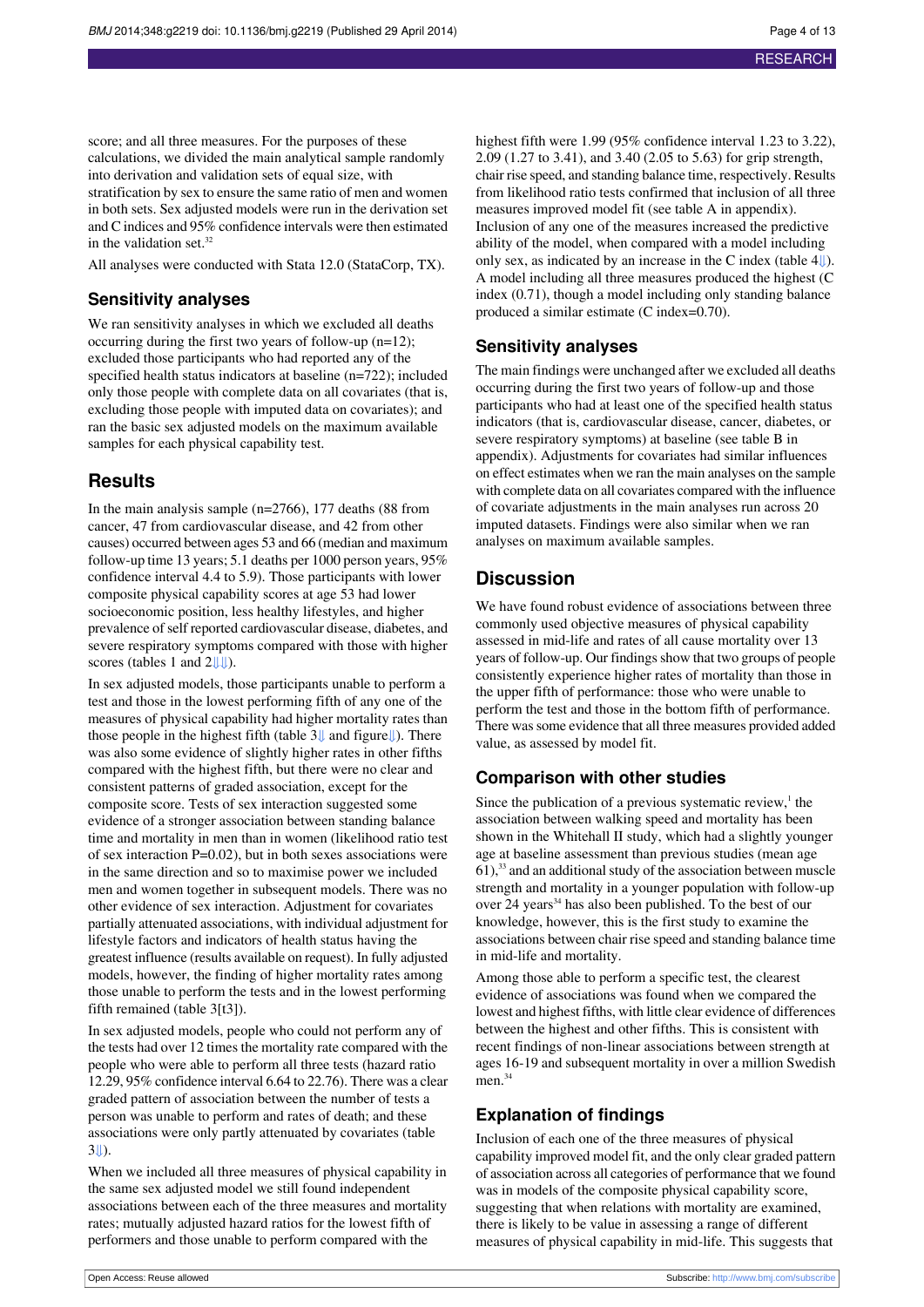despite being dependent, at least to some extent, on the same underlying physiological systems, the three measures of physical capability in mid-life are all assessing sufficiently distinct underlying characteristics. The relatively low correlations between the three different measures at age 53 (all values of r<0.25) and the fact that only 40 participants were in the bottom performing fifth of all three measures and only 37 were in the top performing fifth supports this. In some studies of older populations, when multiple measures of physical capability have been mutually adjusted for, not all associations with mortality have been retained,<sup>35</sup> suggesting that the added value of assessing multiple measures might decline with age. Shared risk factors might become more common with increasing age, such as chronic diseases, dysregulation of homeostasis, and concurrent declines in the function of multiple physiological systems.

Our estimates of predictive ability should be interpreted with caution as the C index cannot detect small differences in discriminatory ability between two models.<sup>31</sup> Furthermore, it has been suggested that it is inappropriate to rely solely on these estimates to evaluate the utility of potential risk predictors, which is why we also considered model fit. $37$  While inclusion of all three measures does improve model fit, standing balance time at age 53 was more strongly related to mortality than either of the two other measures of physical capability. This might to some extent be driven by the finding of stronger associations between inability to perform this test and mortality than other tests. At age 53 details of the specific health problems that prevented participants from being able to perform each test were not recorded. In a more recent assessment of participants (at age 60-64) in the MRC National Survey of Health and Development, however, details of health problems that limited people's ability to complete the same tests were recorded. At thislater age, diseases of the musculoskeletal and cardiovascular systems and injuries were commonly reported reasons for not being able to perform all three tests. The range of reasons provided, however, was more diverse for the standing balance and chair rising tests than grip strength, with respiratory diseases limiting some participant's ability to perform the chair rising test and symptoms such as dizziness and unsteadiness affecting ability to perform the balance test.

As performance in the standing balance test relies more on neurocognitive function than either of the other two tests,<sup>38</sup> underlying neurodevelopmental pathways could partially explain our findings. In addition, tests of the association between each measure of physical capability and cause specific mortality (results not shown) showed that standing balance performance was the only one of the three measures associated with deaths from cancer (which was responsible for 50% of deaths), whereas patterns of association between all three measures and deaths from cardiovascular disease and other causes were similar to those presented for all cause mortality. Further studies, with greater statistical power to investigate cause specific death, are required to elucidate the reason for this.

The presence of a stronger association between standing balance time and mortality probably explains why inclusion of all three measures in the same model produced a slightly higher estimate of the C index than inclusion of the composite score. By using a composite score greater restrictions are placed on the model. Each of the three measures is given equal weight and similar strengths of association are assumed; this might not be fully appropriate in this sample at this age.

One often cited explanation for finding associations between objective measures of physical capability and mortality is that they act as general markers of disease, disability, general health

status, and ageing. Because of the relatively young age of participants in this study, we consider that the associations found are unlikely to have been driven entirely by disease and ageing processes that are already clinically manifest; less than 4% of study participants had two or more key comorbidities and most (about 73%) had none, which suggests a low disease burden especially compared with older populations.<sup>39</sup> Furthermore, associations were not restricted to the groups unable to perform the tests and were retained when we adjusted for key indicators of health status and excluded those people who died within two years of follow-up and those people with poor health status at baseline. It is possible, however, that our results could be explained by the influence of subclinical disease and ageing processes on physical capability, with relatively low levels of performance, even in mid-life, providing a useful indication of these processes, despite them not yet being clinically manifest.

Objective measures of physical capability could also be associated with mortality because they reflect lifetime exposure to lifestyle factors related to risk of premature mortality such as physical inactivity, smoking, and unhealthy diet. Adjustment for smoking and leisure time physical activity at baseline did partially attenuate the main associations, providing some evidence in support of this. No further attenuation was seen when we adjusted for a variable indicating cumulative exposure to leisure time physical activity across adulthood (see table C in appendix), suggesting that it is unlikely to fully explain the main associations found.

#### **Methodological considerations**

A key strength of these analyses is the inclusion of three different commonly used objective measures of physical capability, which have been assessed with standardised protocols in mid-life with follow-up of more than 10 years. There was no measure of walking speed, which is considered by some researchers to have more value than other measures of physical capability in older populations.<sup>2 40</sup> There is no evidence in the literature, however, to suggest that the association between walking speed in mid-life and mortality would be any stronger than the associations we found with other measures. Indeed, the association might be weaker because it has been suggested that at younger ages walking speed has less discriminatory ability than the measures of physical capability examined in this study.

Our study population was homogeneous for age, which enabled us to examine associations free from the strong confounding effect of chronological age; in samples heterogeneous for age, age is consistently found to be one of the strongest predictors of survival and once it is included in the model, inclusion of other factors does little to improve prediction.<sup>42</sup>

Another important strength of the analyses was the inclusion of those people unable to perform each test for health reasons. As different exclusion criteria are applied to different tests of physical capability, and a greater proportion of participants are unable to perform some tests than others, exclusion of these people not only potentially introduces bias and limits the possibility of examining physical capability across the full spectrum of ability but also makes comparisons of the different measures unfair.

Limitations of our analyses include the fact that we had insufficient statistical power to fully investigate cause specific mortality. Some other studies have examined associations between objective measures of physical capability, most often walking speed, and cause specific mortality, with deaths from cardiovascular disease most consistently related, which our findings also suggest.33-44 An additional limitation of our study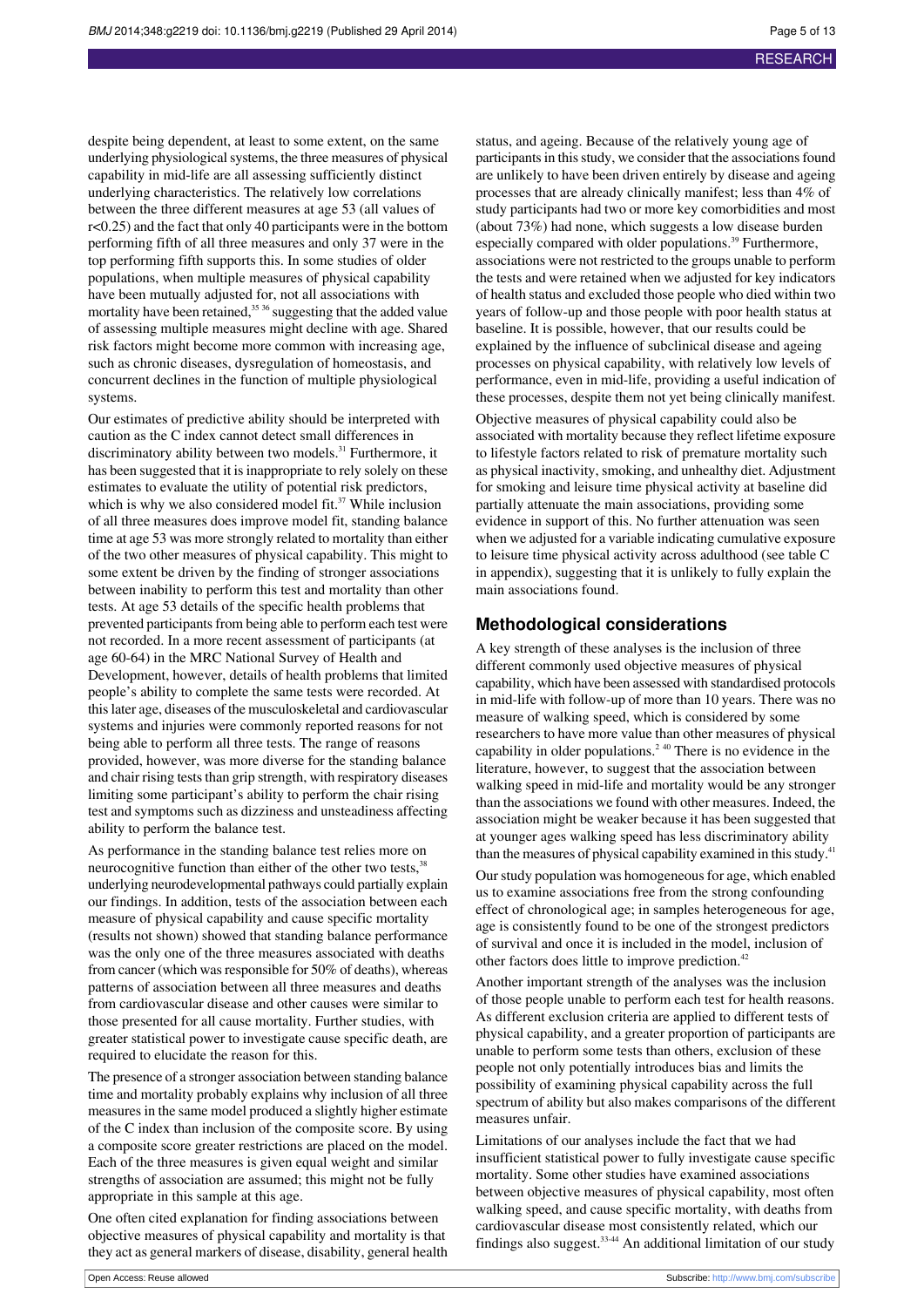is that despite having prospectively collected data on a wide range of potential confounding factors, we are unable to fully exclude the possibility that our results could be explained by residual confounding. This is because of a lack of available data on some potentially important factors, such as fitness; the availability of only limited measures of others (for example, physical activity was self reported and captured only leisure time activity); and our decision a priori not to include other measures, such as nutritional intake and alcohol consumption. Another limitation is that we could examine physical capability at only one time point. Other recent studies provide evidence to suggest that greater rates of decline in physical capability over time in later life are associated with higher rates of death.<sup>45-48</sup> Work is now needed to establish the added value of assessing change over time compared with assessment at just one time point and of using different combinations of data on baseline and change for different combinations of physical capability measures.

The MRC National Survey of Health and Development was established by using a sampling frame that ensured that it was nationally representative of the population born in England, Scotland, and Wales in 1946. Since then there have been losses to follow-up from death, emigration, loss of contact, and permanent refusal. Despite this, at age 53, when we assessed physical capability, in most respects the sample remained representative of the national population born at a similar time.<sup>9 49</sup> As deaths were ascertained via linkage to a national register and, in these analyses, multiple imputation was used for missing data on covariates, additional losses to follow-up and sample restrictions were limited, which should have minimised bias.

#### **Implications**

Our findings suggest that people with relatively poor performance in mid-life in any one of these tests of physical capability are an important group for intervention, with those people unable to perform one or more of the tests or with poor performance on multiple tests particularly important target groups. Further research is needed to identify the most effective interventionsto improve levels of physical capability in mid-life and to test whether these interventions have a positive impact on survival rates. So far, such studies, including one currently underway in the United States, which is examining the impact of a physical activity intervention, have focused on high risk older people.<sup>50</sup>

As inability to perform any one of the tests for health reasons is associated with higher rates of mortality, the exclusion of these groups from analyses is likely to introduce bias. Not all studies that have assessed physical capability have captured data on reasons for missing values.<sup>5</sup> Our findings highlight the importance of ensuring that the reason for non-completion is captured in sufficient detail so that those people unable to do the tests for health reasons can be identified and handled appropriately in analyses.

Our finding of increased rates of death in the bottom fifth of performance suggests that there might be threshold effects on which to base clinically meaningful cut points. While these measures are not currently in widespread use in primary care, researchers and health professionals have shown growing interest in the possibility of using simple objective measures of physical capability in applied settings, especially in the assessment of older people.<sup>19 51</sup> Caution is required as strong associations at the population level do not necessarily equate with reliable clinical prediction within individuals.<sup>52 53</sup>

Furthermore, at present absolute cut points identified might vary across studies and those in one study might not be applicable to another as a result of differences in study population characteristics and assessment protocol, $519$  with standing balance considered to be the most problematic of the measures as it is assessed in a wide range of different ways in different studies.<sup>1-54</sup> Therefore, to identify absolute cut points that are meaningful and can be applied widely in clinical and non-clinical settings, further work is required to first establish reference data for national populations across the full adult age range with standardised protocols for assessment, which recent initiatives have been developing.<sup>55</sup>

#### **Conclusions**

Our study shows robust associations of standing balance time, chair rise speed, and grip strength at age 53 with all cause mortality rates over 13 years of follow-up. This suggests that there is value in using these simple and inexpensive tests to assess physical capability in mid-life in research and possibly also in applied settings to identify those people (that is, those with relatively low performance and those unable to perform the tests) who are less likely than others to achieve a long and healthy life.

Contributors: All authors contributed to the conception and design of the study; RC and BHS undertook statistical analyses; RC drafted the article and all authors contributed to its critical revision and provided final approval of the version to be published. RC is guarantor. All authors, external and internal, had full access to all of the data (including statistical reports and tables) in the study and can take responsibility for the integrity of the data and the accuracy of the data analysis. Funding: This work was supported by UK Medical Research Council (programme code MC\_UU\_12019/4) and the Norwegian Institute of Public Health. The funders of the study had no role in the study design, data collection, data analysis, data interpretation, writing of the report, or the decision to submit the article for publication.

Competing interests: All authors have completed the ICMJE uniform disclosure form at [www.icmje.org/coi\\_disclosure.pdf](http://www.icmje.org/coi_disclosure.pdf) and declare: no support from any organisation for the submitted work; no financial relationships with any organisations that might have an interest in the submitted work in the previous three years; no other relationships or activities that could appear to have influenced the submitted work.

Ethical approval: Relevant ethical approval was received for this study, with the assessment at 53 approved by the North Thames Multi-Centre research ethics committee. All participants gave informed consent.

Open access: This is an Open Access article distributed in accordance with the terms of the Creative Commons Attribution (CC BY 3.0) license, which permits others to distribute, remix, adapt and build upon this work, for commercial use, provided the original work is properly cited. See: [http://creativecommons.org/licenses/by/3.0.](http://creativecommons.org/licenses/by/3.0)

Transparency declaration: RC affirms that the manuscript is an honest, accurate, and transparent account of the study being reported and that no important aspects of the study have been omitted.

Data sharing statement: Bona fide researchers can apply to access the NSHD data via a standard application procedure (further details available at [www.nshd.mrc.ac.uk/data.aspx\)](http://www.nshd.mrc.ac.uk/data.aspx).

- 1 Cooper R, Kuh D, Hardy R; Mortality Review Group. Objectively measured physical
- capability levels and mortality: systematic review and meta-analysis. BMJ 2010;341:c4467.<br>Studenski S, Perera S, Patel K, Rosano C, Faulkner K, Inzitari M, et al. Gait speed and survival in older adults. JAMA 2011;305:50-8.
- 3 Martin-Ruiz C, Jagger C, Kingston A, Collerton J, Catt M, Davies K, et al. Assessment of a large panel of candidate biomarkers of ageing in the Newcastle 85+ study. Mech Ageing Dev 2011;132:496-502.
- 4 Rosero-Bixby L, Dow WH. Predicting mortality with biomarkers: a population-based prospective cohort study for elderly Costa Ricans. Popul Health Metr 2012;10:11.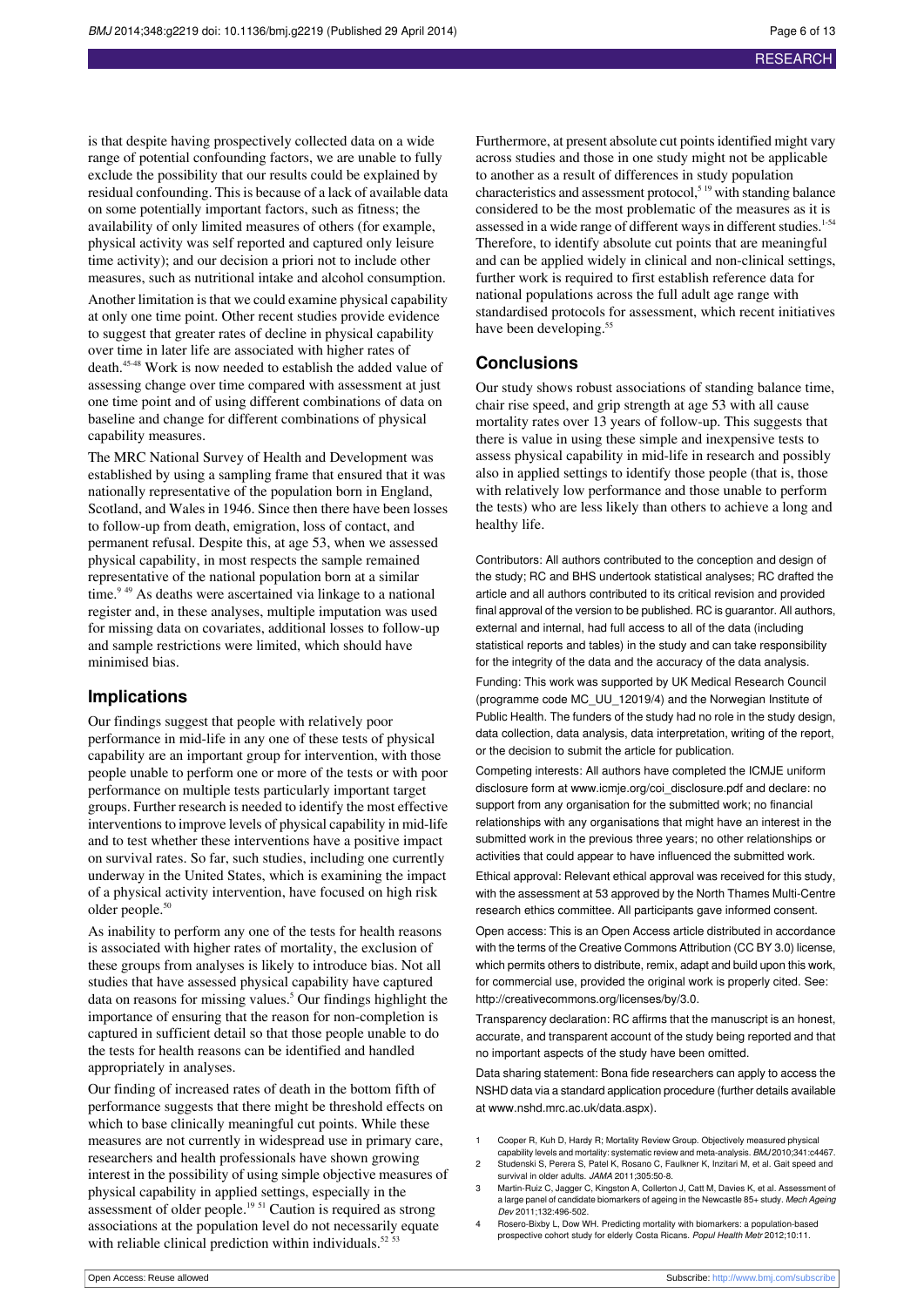#### **What is already known on this topic**

Better performance in objective tests of physical capability, including stronger grip and faster walking speed, has consistently been shown to be associated with lower all cause mortality rates in older people living in the community

Though these observed associations might be explained by the pathways between disease pathology, physical capability, and mortality that are operating in later life, it is unclear whether associations are also consistently found in younger populations before these specific pathways are manifest

systematic review found that there are few existing studies that have assessed the value of conducting more than one different test of physical capability

#### **What this study adds**

There are robust associations between standing balance time, chair rise speed, and grip strength at age 53 and all cause mortality rates over 13 years of follow-up

Relatively low levels of performance in tests of physical capability in mid-life could provide a useful indication of the presence of underlying disease and ageing processes that are likely to be detrimental for future health but are not yet necessarily clinically manifest

Objective assessment of physical capability in mid-life is of value

- 5 Cooper R, Hardy R, Aihie Sayer A, Ben-Shlomo Y, Birnie K, Cooper C, et al. Age and gender differences in physical capability levels from mid-life onwards: the harmonisation and meta-analysis of data from eight UK cohort studies. PLoS One 2011;6:e27899.
- 6 Cesari M, Kritchevsky SB, Newman AB, Simonsick EM, Harris TB, Penninx BW, et al. Added value of physical performance measures in predicting adverse health-related events: results from the Health, Aging And Body Composition Study. J Am Geriatr Soc
- 2009;57:251-9. 7 Freiberger E, de Vreede P, Schoene D, Rydwik E, Mueller V, Frandin K, et al. Performance-based physical function in older community-dwelling persons: a systematic
- review of instruments. Age Ageing 2012;41:712-21. 8 Guralnik JM, Simonsick EM, Ferrucci L, Glynn RJ, Berkman LF, Blazer DG, et al. A short physical performance battery assessing lower extremity function: association with self-reported disability and prediction of mortality and nursing home admission. J Gerontol 1994;49:M85-M94.
- Wadsworth M, Kuh D, Richards M, Hardy R. Cohort profile: the 1946 national birth cohort (MRC National Survey of Health and Development). Int J Epidemiol 2006;35:49-54.
- 10 Kuh D, Bassey EJ, Butterworth S, Hardy R, Wadsworth MEJ. Grip strength, postural control, and functional leg power in a representative cohort of British men and women: associations with physical activity, health status, and socioeconomic conditions. J Gerontol Med Sci 2005;60A:224-31.
- 11 Kuh D, Karunananthan S, Bergman H, Cooper R. A life-course approach to healthy ageing: maintaining physical capability. Proc Nutr Soc 2014;1-12.
- 12 Kuh D, Hardy R, Butterworth S, Okell L, Wadsworth M, Cooper C, et al. Developmental origins of midlife grip strength: findings from a birth cohort study. J Gerontol Med Sci 2006;61:702-6.
- 13 Bassey EJ. Longitudinal changes in selected physical capabilities: muscle strength, flexibility and body size. Age Ageing 1998;27(suppl 3):12-6.
- 14 Stark T, Walker B, Phillips JK, Fejer R, Beck R. Hand-held dynamometry correlation with the gold standard isokinetic dynamometry: a systematic review. PM R 2011;3:472-9.
- 15 Bohannon RW. Test-retest reliability of the five-repetition sit-to-stand test: a systematic review of the literature involving adults. J Strength Cond Res 2011;25:3205-7.
- 16 Bohannon RW, Bubela DJ, Magasi SR, Gershon RC. Relative reliability of three objective tests of limb muscle strength. Isokinet Exerc Sci 2011;19:77-81.
- 17 Curb JD, Ceria-Ulep CD, Rodriguez BL, Grove J, Guralnik J, Willcox BJ, et al. Performance-based measures of physical function for high-function populations. J Am Geriatr Soc 2006;54:737-42.
- 18 Yim-Chiplis PK, Talbot LA. Defining and measuring balance in adults. Biol Res Nurs 2000;1:321-31.
- 19 Roberts HC, Denison HJ, Martin HJ, Patel HP, Syddall H, Cooper C, et al. A review of the measurement of grip strength in clinical and epidemiological studies: towards a standardised approach. Age Ageing 2011;40:423-9.
- 20 Guralnik JM, Butterworth S, Wadsworth MEJ, Kuh D. Childhood socioeconomic status predicts physical functioning a half century later. J Gerontol Med Sci 2006;61:694-701.
- 21 Strand BH, Cooper R, Hardy R, Kuh D, Guralnik J. Lifelong socioeconomic position and physical performance in midlife: results from the British 1946 birth cohort. Eur J Epidemiol 2011;26:475-83.
- 22 Strand BH, Mishra G, Kuh D, Guralnik JM, Patel KV. Smoking history and physical performance in midlife: results from the British 1946 birth cohort. J Gerontol Med Sci 2011;66A:142-9.
- 23 Cooper R, Mishra GD, Kuh D. Physical activity across adulthood and physical performance in midlife: findings from a British Birth Cohort. Am J Prev Med 2011;41:376-84.
- 24 Strand BH, Kuh D, Shah I, Guralnik J, Hardy R. Childhood, adolescent and early adult body mass index in relation to adult mortality: results from the British 1946 birth cohort. J Epidemiol Community Health 2012;66:225-32.
- 25 Kuh D, Hardy R, Langenberg C, Richards M, Wadsworth MEJ. Mortality in adults aged 26-54 years related to socioeconomic conditions in childhood and adulthood: postwar
- birth cohort study. BMJ 2002;325:1076-80. 26 Lee IM, Skerrett PJ. Physical activity and all-cause mortality: what is the dose-response relation? Med Sci Sports Exerc 2001;33:S459-71.
- 27 Doll R, Peto R, Boreham J, Sutherland I. Mortality in relation to smoking: 50 years' observations on male British doctors. BMJ 2004;328:1519.
- 28 Medical Research Council. Questionnaire on respiratory symptoms and instructions for interviewers. MRC, 1976.
- 29 Royston P. Multiple imputation of missing values: further update of ice, with an emphasis on categorical variables. Stata J 2009;9:466-77.
- 30 White IR, Royston P. Imputing missing covariate values for the Cox model. Stat Med 2009;28:1982-98.
- 31 Harrell FE, Jr., Lee KL, Mark DB. Multivariable prognostic models: issues in developing models, evaluating assumptions and adequacy, and measuring and reducing errors. Stat Med 1996;15:361-87.
- 32 Newson RB. Comparing the predictive power of survival models using Harrell's C or Somers' D. Stata J 2010;10:339-58.
- 33 Elbaz A, Sabia S, Brunner E, Shipley M, Marmot M, Kivimaki M, et al. Association of walking speed in late midlife with mortality: results from the Whitehall II cohort study. Age (Dordr) 2013;35:943-52.
- 34 Ortega FB, Silventoinen K, Tynelius P, Rasmussen F. Muscular strength in male adolescents and premature death: cohort study of one million participants. BMJ 2012;345:e7279.
- 35 Idland G, Engedal K, Bergland A. Physical performance and 13.5-year mortality in elderly women. Scand J Public Health 2013;41:102-8.
- 36 Seino S, Kim MJ, Yabushita N, Nemoto M, Jung S, Osuka Y, et al. Is a composite score of physical performance measures more useful than usual gait speed alone in assessing functional status? Arch Gerontol Geriatr 2012;55:392-8.
- 37 Cook NR. Use and misuse of the receiver operating characteristic curve in risk prediction. Circulation 2007;115:928-35.
- 38 Kuh D, Cooper R, Hardy R, Guralnik J, Richards M. Lifetime cognitive performance is associated with midlife physical performance in a prospective national birth cohort study. Psychosom Med 2009;71:38-48.
- 39 Collerton J, Davies K, Jagger C, Kingston A, Bond J, Eccles MP, et al. Health and disease in 85 year olds: baseline findings from the Newcastle 85+ cohort study. BMJ 2009;339:b4904.
- 
- 40 Lusardi MM. Is walking speed a vital sign? Absolutely. *Top Geriatr Rehabil* 2012;28:67-76.<br>41 Melzer D, Gardener E, Lang I, McWilliams B, Guralnik JM. Measured physical performance. In: Banks J, Breeze E, Lessof C, Nazroo J, eds. Retirement, health and relationships of the older population in England: the 2004 English longitudinal study of ageing (wave 2). Institute for Fiscal Studies, 2006.
- 42 Walter S, Mackenbach J, Voko Z, Lhachimi S, Ikram MA, Uitterlinden AG, et al. Genetic, physiological, and lifestyle predictors of mortality in the general population. Am J Public .<br>Health 2012;102:e3-10.
- 43 Dumurgier J, Elbaz A, Ducimetiere P, Tavernier B, Alperovitch A, Tzourio C. Slow walking speed and cardiovascular death in well functioning older adults: prospective cohort study. BMJ 2009;339:b4460.
- 44 Von Bonsdorff MB, Groffen DA, Vidal JS, Rantanen T, Jonsson PV, Garcia M, et al. Coronary artery calcium and physical performance as determinants of mortality in older age: the AGES-Reykjavik Study. Int J Cardiol 2013;168:2094-9.
- 45 Xue QL, Beamer BA, Chaves PH, Guralnik JM, Fried LP. Heterogeneity in rate of decline in grip, hip, and knee strength and the risk of all-cause mortality: the Women's Health and Aging Study II. J Am Geriatr Soc 2010;58:2076-84.
- 46 Hirsch CH, Buzkova P, Robbins JA, Patel KV, Newman AB. Predicting late-life disability and death by the rate of decline in physical performance measures. Age Ageing 2012;41:155-61.
- 47 Sabia S, Dumurgier J, Tavernier B, Head J, Tzourio C, Elbaz A. Change in fast walking speed preceding death: results from a prospective longitudinal cohort study. J Gerontol A Biol Sci Med Sci 2014;69:354-62.
- 48 White DK, Neogi T, Nevitt MC, Peloquin CE, Zhu Y, Boudreau RM, et al. Trajectories of gait speed predict mortality in well-functioning older adults: the Health, Aging and Body Composition study. J Gerontol A Biol Sci Med Sci 2013;68:456-64.
- 49 Wadsworth MEJ, Butterworth SL, Hardy RJ, Kuh DJ, Richards M, Langenberg C, et al. The life course prospective design: an example of benefits and problems associated with longevity. Soc Sci Med 2003;57:2193-205.
- 50 Fielding RA, Rejeski WJ, Blair S, Church T, Espeland MA, Gill TM, et al. The lifestyle interventions and independence for elders study: design and methods. J Gerontol A Biol Sci Med Sci 2011;66:1226-37.
- 51 Garcia-Pena C, Garcia-Fabela LC, Gutierrez-Robledo LM, Garcia-Gonzalez JJ, Arango-Lopera VE, Perez-Zepeda MU. Handgrip strength predicts functional decline at discharge in hospitalized male elderly: a hospital cohort study. PLoS One 2013;8:e69849.
- Ware JH. The limitations of risk factors as prognostic tools. N Engl J Med 2006;355:2615-7. Grady D, Berkowitz SA. Why is a good clinical prediction rule so hard to find? Arch Inte
- Med 2011;171:1701-2. 54 Deandrea S, Lucenteforte E, Bravi F, Foschi R, La VC, Negri E. Risk factors for falls in
- community-dwelling older people: a systematic review and meta-analysis. Epidemiology 2010;21:658-68.
- 55 Reuben DB, Magasi S, McCreath HE, Bohannon RW, Wang YC, Bubela DJ, et al. Motor assessment using the NIH Toolbox. Neurology 2013;80(11 suppl 3):S65-75.

#### **Accepted:** 10 March 2014

#### Cite this as: BMJ 2014;348:g2219

This is an Open Access article distributed in accordance with the terms of the Creative Commons Attribution (CC BY 3.0) license, which permits others to distribute, remix, adapt and build upon this work, for commercial use, provided the original work is properly cited. See: <http://creativecommons.org/licenses/by/3.0/>.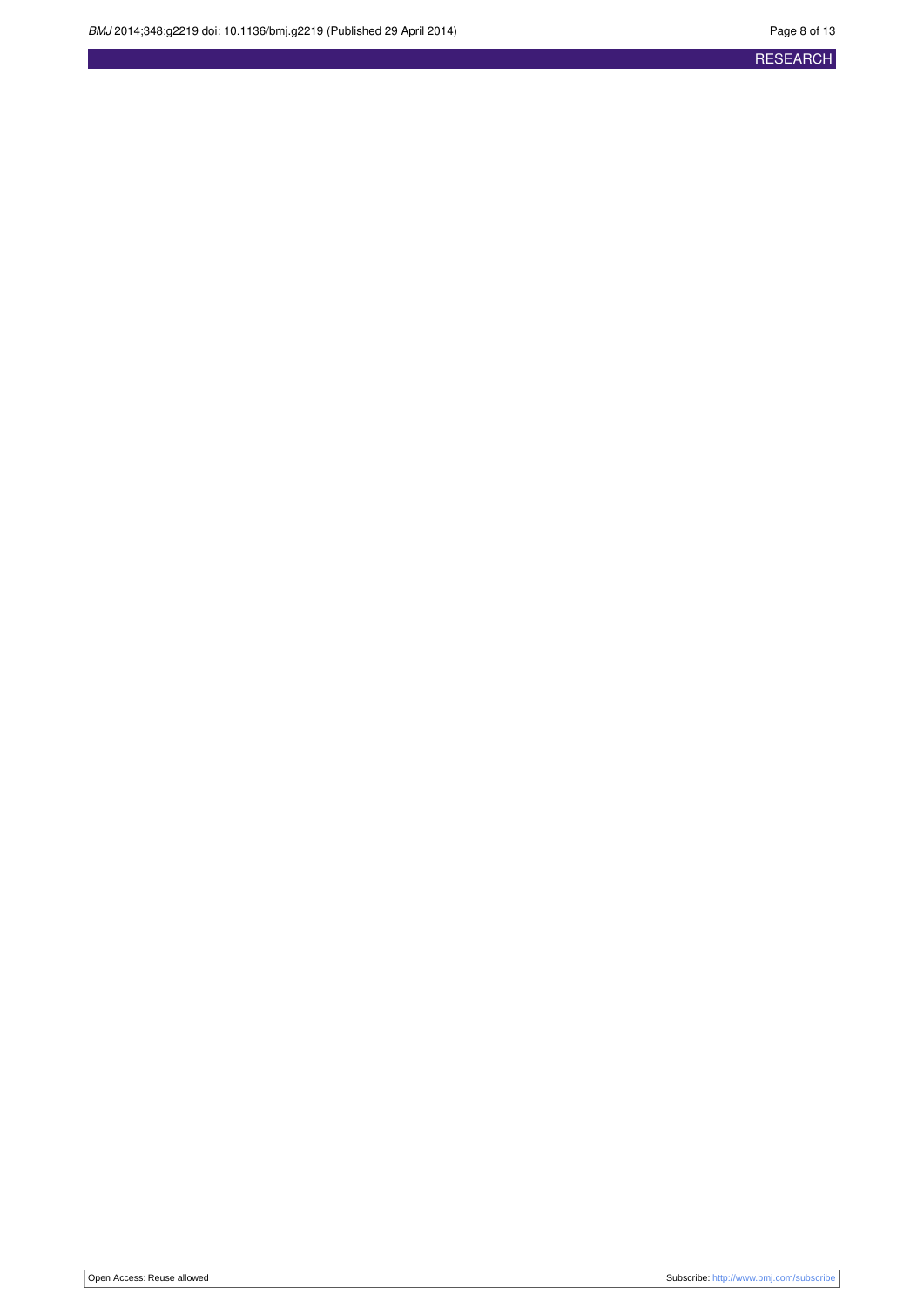## **Tables**

<span id="page-8-0"></span>Table 1| Characteristics of men at age 53 (271 in each fifth; maximum n=1355) in MRC National Survey of Health and Development stratified by fifths of composite physical capability score (sample restricted to those with data on all three physical capability measures, after inclusion of those unable to perform each test for health reasons). Figures are means (SD) unless stated otherwise

|                                            |      |              | Fifth of composite physical capability score |              |             |             |             |  |
|--------------------------------------------|------|--------------|----------------------------------------------|--------------|-------------|-------------|-------------|--|
|                                            | No*  | <b>Total</b> | 1 (lowest)                                   | $\mathbf{2}$ | 3           | 4           | 5 (highest) |  |
| Grip strength (kg)                         | 1327 | 47.8 (12.2)  | 35.7(12.1)                                   | 44.1 (9.28)  | 49.8 (8.8)  | 53.9 (9.0)  | 54.5 (10.9) |  |
| Chair rise speed<br>(stands/min)           | 1291 | 32.2 (10.4)  | 22.6(5.8)                                    | 27.5(6.2)    | 32.4(7.7)   | 36.8 (10.5) | 39.3 (10.9) |  |
| Standing balance time<br>(s)†              | 1315 | $5(3-10)$    | $3(2-5)$                                     | $4(3-5)$     | $4(3-6)$    | $7(4-10)$   | 19 (12-28)  |  |
| Height (cm)                                | 1351 | 174.7 (6.6)  | 173.9 (7.1)                                  | 175.1(6.7)   | 175.2 (6.6) | 174.9(6.1)  | 174.2 (6.4) |  |
| BMI (kg/m <sup>2</sup> )                   | 1344 | 27.4(4.0)    | 27.3(4.5)                                    | 27.8(4.0)    | 27.8(4.0)   | 27.4(4.2)   | 26.8(3.5)   |  |
| Cancer <sup>+</sup>                        | 1353 | 1.6          | 2.6                                          | 1.9          | 0.7         | 1.9         | 0.7         |  |
| Cardiovascular disease‡                    | 1355 | 6.3          | 11.8                                         | 7.0          | 4.1         | 4.8         | 3.7         |  |
| Diabetes <sup>±</sup>                      | 1355 | 3.1          | 5.5                                          | 2.2          | 2.2         | 3.3         | 2.2         |  |
| Severe respiratory<br>symptoms‡            | 1353 | 18.9         | 22.2                                         | 24.0         | 15.1        | 17.0        | 16.2        |  |
| Occupational class<br>(low-IV or $V$ )     | 1343 | 11.0         | 17.2                                         | 11.1         | 13.7        | 7.4         | 5.5         |  |
| Educational level attained<br>(none)       | 1283 | 35.9         | 45.7                                         | 39.8         | 36.7        | 31.6        | 25.4        |  |
| Smoking status (current<br>smoker)¶        | 1355 | 23.2         | 27.7                                         | 26.2         | 22.9        | 22.9        | 16.2        |  |
| Leisure time activity level<br>(inactive)¶ | 1353 | 47.4         | 71.5                                         | 46.3         | 49.5        | 38.4        | 31.4        |  |

\*Number varies because of inability of some participants to complete each physical capability test for health reasons (28 (2.1%) for grip strength; 64 (4.7%) for chair rise speed; 40 (3.0%) for standing balance) and missing data on covariates.

†Median (interquartile range).

‡Health status indicators coded as binary variables and figures shown are proportions (%) of men in each category who reported specified condition (see definitions in methods).

¶For brevity, proportion (%) of men in the "highest risk" category of each categorical covariate are presented. Categorisations were: occupational class (high (I or II), middle (IIINM or IIIM), low (IV or V); educational level attained (degree or higher; A levels, usually attained at age 18, or their equivalents; O levels, usually attained at age 16, or their equivalents; CSE, clerical course or equivalent; none); smoking status (current, former, never smoker); leisure time activity level (inactive (no reported activity); moderate (1-4 times a week); high (≥5 times a week)).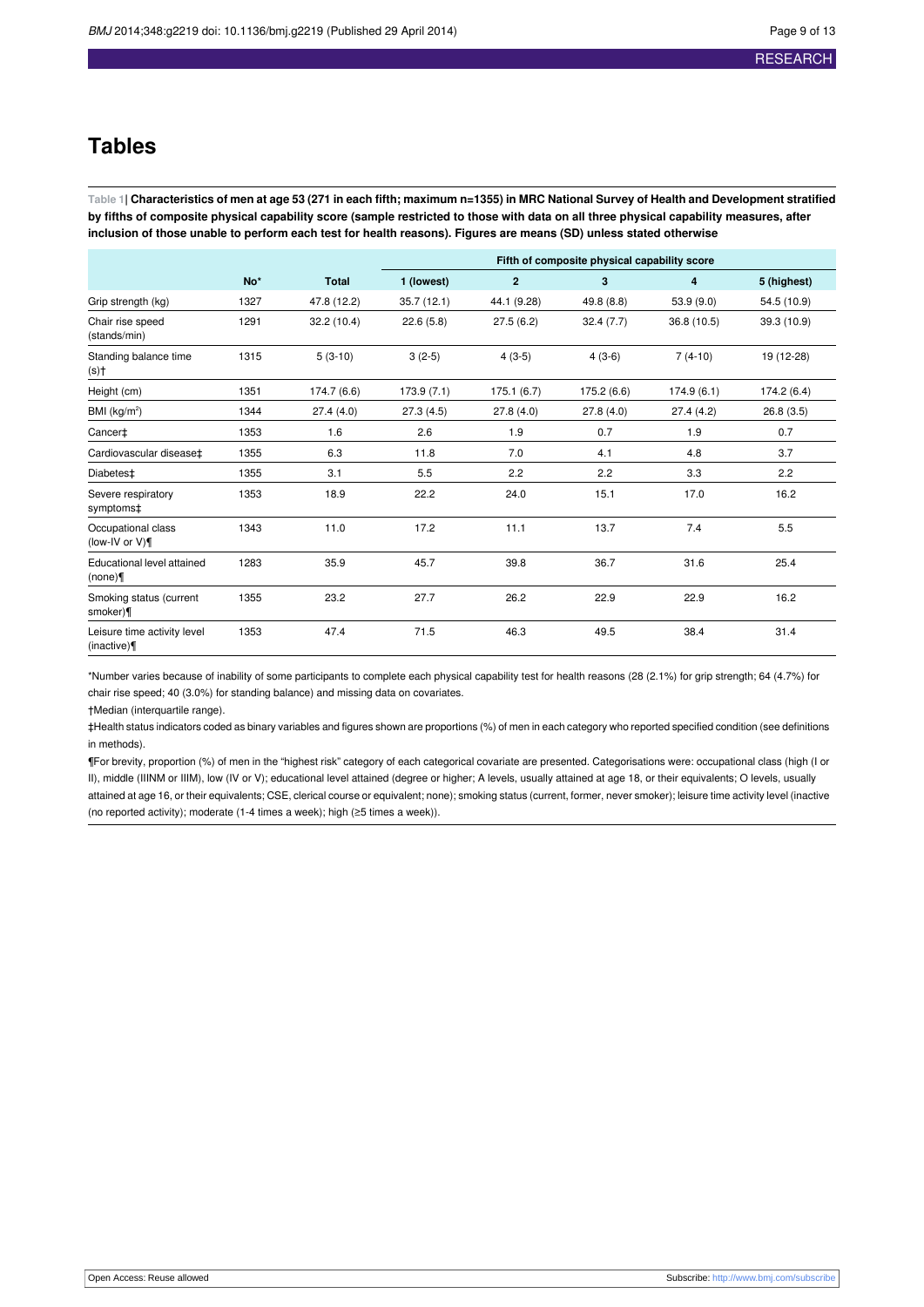<span id="page-9-0"></span>Table 2| Characteristics of women at age 53 (maximum n=1411) in MRC National Survey of Health and Development stratified by fifths of composite physical capability score (sample restricted to those with data on all three physical capability measures, after inclusion of those **unable to perform each test for health reasons). Figures are means (SD) unless stated otherwise**

|                                           |                 |              | Fifth of composite physical capability score |            |             |            |                     |  |
|-------------------------------------------|-----------------|--------------|----------------------------------------------|------------|-------------|------------|---------------------|--|
|                                           | No <sup>*</sup> | <b>Total</b> | 1 (lowest) (n=282)                           | $2(n=283)$ | $3(n=283)$  | $4(n=284)$ | 5 (highest) (n=279) |  |
| Grip strength (kg)                        | 1376            | 27.9(7.9)    | 20.6(6.6)                                    | 24.5(5.3)  | 27.8(5.1)   | 31.7(6.4)  | 33.9(7.9)           |  |
| Chair rise speed<br>(stands/min)          | 1339            | 30.3(9.3)    | 21.6(5.9)                                    | 26.6(5.8)  | 30.4(7.1)   | 33.8(8.4)  | 36.8(10.1)          |  |
| Standing balance time<br>(s)†             | 1352            | $4(3-7)$     | $3(2-4)$                                     | $3(2-5)$   | $4(3-6)$    | $5(3-7)$   | $10(6-18)$          |  |
| Height (cm)                               | 1410            | 161.6 (5.9)  | 160.7(6.1)                                   | 161.6(6.1) | 161.1 (5.9) | 162.5(6.0) | 162.2(5.5)          |  |
| BMI $(kg/m2)$                             | 1393            | 27.5(5.5)    | 29.6 (6.7)                                   | 27.8(5.3)  | 27.9(5.3)   | 26.5(4.9)  | 25.6(3.9)           |  |
| Cancer‡                                   | 1409            | 4.3          | 4.3                                          | 4.3        | 2.5         | 6.0        | 4.7                 |  |
| Cardiovascular disease‡                   | 1411            | 4.8          | 12.8                                         | 5.7        | 1.1         | 2.5        | 2.2                 |  |
| Diabetes <sup>±</sup>                     | 1411            | 2.6          | 6.4                                          | 1.4        | 2.5         | 1.8        | 1.1                 |  |
| Severe respiratory<br>symptoms‡           | 1410            | 17.9         | 25.6                                         | 17.7       | 18.7        | 14.8       | 12.9                |  |
| Occupational class<br>(low-IV or $V$ )    | 1399            | 21.2         | 30.6                                         | 21.6       | 20.1        | 17.1       | 16.9                |  |
| Educational level attained<br>(none)      | 1331            | 36.5         | 48.0                                         | 41.2       | 38.5        | 28.6       | 26.0                |  |
| Smoking status (current<br>smoker)¶       | 1411            | 22.0         | 25.2                                         | 21.6       | 23.7        | 22.9       | 16.9                |  |
| Leisure time activity level<br>(inactive) | 1411            | 50.1         | 67.0                                         | 57.6       | 50.2        | 38.7       | 36.9                |  |

\*Number varies because of inability of some participants to complete each physical capability test for health reasons (35 (2.5%) for grip strength, 72 (5.1%) for chair rise speed, 59 (4.2%) for standing balance) and missing data on covariates.

†Median (interquartile range).

‡Health status indicators coded as binary variables and figures shown are proportions (%) of women in each category who reported specified condition (see definitions in methods).

¶For brevity, proportion (%) of women in "highest risk" category of each categorical covariate are presented. Categorisations were: occupational class (high (I or II), middle (IIINM or IIIM), low (IV or V); educational level attained (degree or higher; A levels, usually attained at age 18, or their equivalents; O levels, usually attained at age 16, or their equivalents; CSE, clerical course or equivalent; none); smoking status (current, former, never smoker); leisure time activity level (inactive (no reported activity); moderate (1-4 times a week); high (≥5 times a week)).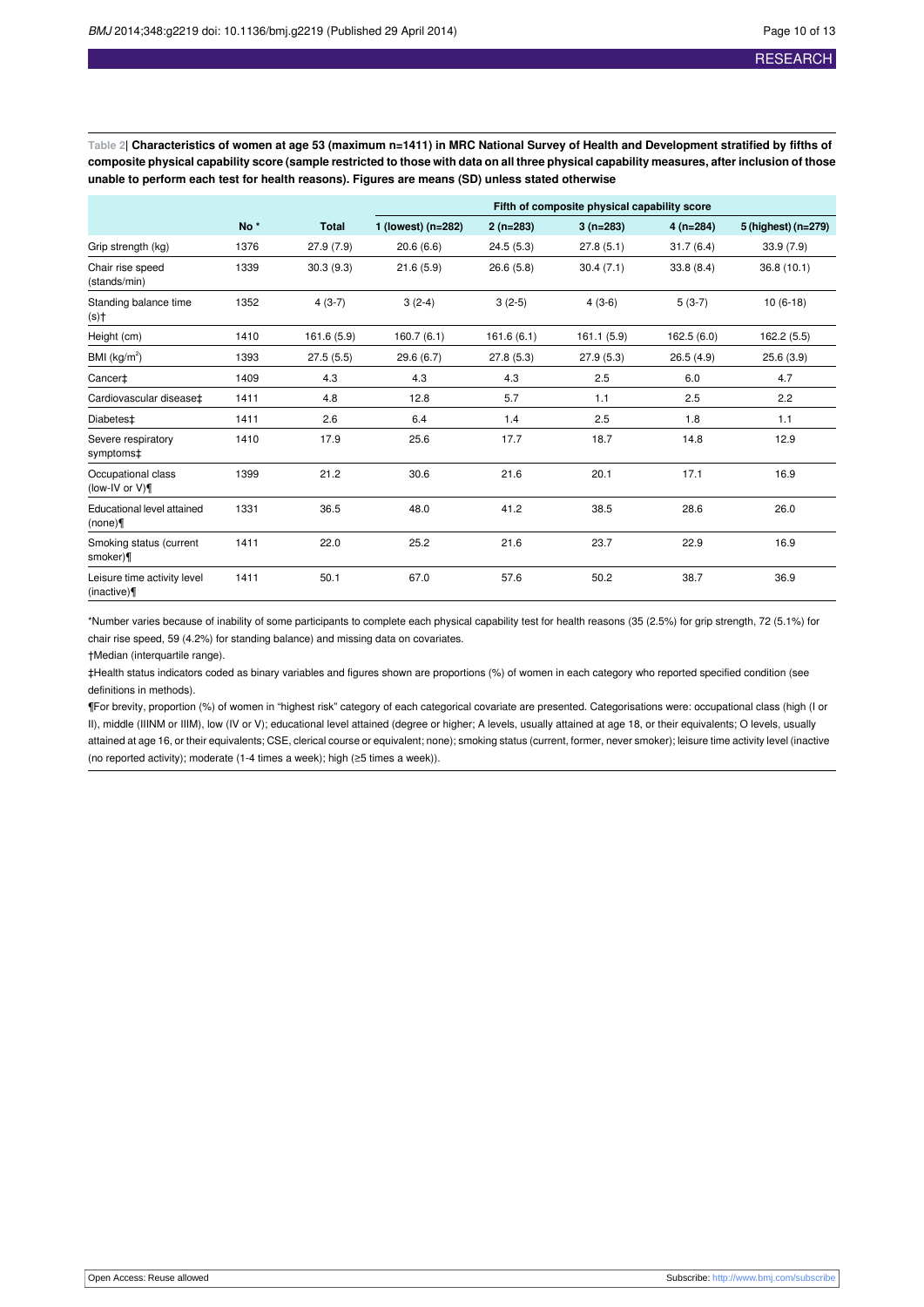<span id="page-10-0"></span>Table 3| Associations between performance in objective tests of physical capability at age 53\* and rates of death from all causes up to age 66 in MRC National Survey of Health and Development (n=2766, deaths=177). Results are combined from analyses run across 20 imputed **datasets**

|                                     |             | No of  | Mortality rate per 1000 | Hazards ratios for all cause mortality (95% CI) adjusted for: |                       |                      |  |
|-------------------------------------|-------------|--------|-------------------------|---------------------------------------------------------------|-----------------------|----------------------|--|
|                                     | No in group | deaths | person years (95% CI)   | <b>Sex</b>                                                    | Sex, height, BMI      | All covariates*      |  |
| Fifths† of grip strength:           |             |        |                         |                                                               |                       |                      |  |
| Unable to do<br>test                | 63          | 14     | 18.63 (11.03 to 31.46)  | 5.84 (3.01 to 11.36)                                          | 5.56 (2.83 to 10.89)  | 4.80 (2.42 to 9.50)  |  |
| 1 (lowest)                          | 540         | 54     | 8.01 (6.14 to 10.46)    | 2.42 (1.49 to 3.94)                                           | 2.36 (1.44 to 3.88)   | 1.98 (1.20 to 3.27)  |  |
| $\overline{c}$                      | 543         | 30     | 4.37 (3.06 to 6.26)     | 1.32 (0.76 to 2.27)                                           | 1.31 (0.76 to 2.27)   | 1.27 (0.73 to 2.21)  |  |
| 3                                   | 540         | 26     | 3.77 (2.57 to 5.54)     | 1.13 (0.65 to 1.99)                                           | 1.12 (0.64 to 1.97)   | 1.10 (0.63 to 1.95)  |  |
| $\overline{4}$                      | 539         | 30     | 4.37 (3.06 to 6.26)     | 1.32 (0.76 to 2.27)                                           | 1.31 (0.76 to 2.26)   | 1.29 (0.75 to 2.22)  |  |
| 5 (highest)                         | 541         | 23     | 3.33 (3.06 to 6.26)     | 1.00                                                          | 1.00                  | 1.00                 |  |
| Fifths† of chair rise speed:        |             |        |                         |                                                               |                       |                      |  |
| Unable to do<br>test                | 136         | 32     | 20.47 (14.47 to 28.94)  | 6.91 (4.02 to 11.90)                                          | 6.58 (3.78 to 11.44)  | 4.28 (2.41 to 7.60)  |  |
| 1 (lowest)                          | 497         | 40     | 6.43 (4.72 to 8.77)     | 2.13 (1.27 to 3.59)                                           | 2.12 (1.26 to 3.57)   | 1.61 (0.94 to 2.76)  |  |
| $\mathbf 2$                         | 524         | 29     | 4.36 (3.03 to 6.28)     | 1.44 (0.83 to 2.51)                                           | 1.45 (0.83 to 2.53)   | 1.30 (0.74 to 2.28)  |  |
| 3                                   | 470         | 25     | 4.17 (2.82 to 6.18)     | 1.36 (0.77 to 2.41)                                           | 1.36 (0.77 to 2.42)   | 1.21 (0.68 to 2.16)  |  |
| $\overline{4}$                      | 575         | 29     | 3.94 (2.74 to 5.67)     | 1.30 (0.75 to 2.26)                                           | 1.30 (0.74 to 2.26)   | 1.25 (0.72 to 2.19)  |  |
| 5 (highest)                         | 564         | 22     | 3.04 (2.00 to 4.62)     | 1.00                                                          | 1.00                  | 1.00                 |  |
| Fifths† of standing balance time:   |             |        |                         |                                                               |                       |                      |  |
| Unable to do<br>test                | 99          | 33     | 30.28 (21.53 to 42.59)  | 12.53 (7.16 to 21.91)                                         | 11.98 (6.78 to 21.19) | 9.61 (5.32 to 17.39) |  |
| 1 (lowest)                          | 499         | 49     | 7.84 (5.92 to 10.37)    | 3.11 (1.84 to 5.25)                                           | 3.05 (1.80 to 5.16)   | 2.53 (1.48 to 4.33)  |  |
| $\overline{c}$                      | 445         | 17     | 2.99 (1.86 to 4.81)     | 1.17 (0.61 to 2.23)                                           | 1.15 (0.60 to 2.20)   | 1.03 (0.54 to 1.98)  |  |
| 3                                   | 632         | 35     | 4.37 (3.14 to 6.09)     | 1.66 (0.96 to 2.87)                                           | 1.64 (0.95 to 2.85)   | 1.65 (0.95 to 2.88)  |  |
| $\overline{4}$                      | 532         | 23     | 3.38 (2.25 to 5.09)     | 1.29 (0.71 to 2.36)                                           | 1.29 (0.71 to 2.35)   | 1.24 (0.68 to 2.27)  |  |
| 5 (highest)                         | 559         | 20     | 2.79 (1.80 to 4.33)     | 1.00                                                          | 1.00                  | 1.00                 |  |
| Fifths† of composite score:         |             |        |                         |                                                               |                       |                      |  |
| 1 (lowest)                          | 553         | 71     | 10.51 (8.33 to 13.26)   | 5.38 (3.03 to 9.54)                                           | 5.15 (2.89 to 9.17)   | 3.68 (2.03 to 6.68)  |  |
| $\overline{\mathbf{c}}$             | 554         | 34     | 4.84 (3.46 to 6.78)     | 2.46 (1.32 to 4.58)                                           | 2.41 (1.29 to 4.49)   | 2.17 (1.16 to 4.07)  |  |
| 3                                   | 554         | 31     | 4.39 (3.09 to 6.24)     | 2.23 (1.18 to 4.18)                                           | 2.18 (1.16 to 4.10)   | 1.98 (1.05 to 3.74)  |  |
| 4                                   | 555         | 27     | 3.80 (2.61 to 5.54)     | 1.92 (1.01 to 3.67)                                           | 1.92 (1.00 to 3.66)   | 1.73 (0.90 to 3.30)  |  |
| 5 (highest)                         | 550         | 14     | 1.98 (1.17 to 3.35)     | 1.00                                                          | 1.00                  | 1.00                 |  |
| No of tests unable to be performed: |             |        |                         |                                                               |                       |                      |  |
| 3                                   | 21          | 11     | 49.55 (27.44 to 89.47)  | 12.29 (6.64 to 22.76)                                         | 11.62 (6.23 to 21.66) | 8.40 (4.35 to 16.23) |  |
| $\overline{c}$                      | 55          | 13     | 20.77 (12.06 to 35.76)  | 5.56 (3.14 to 9.84)                                           | 5.14 (2.86 to 9.26)   | 3.95 (2.17 to 7.18)  |  |
| 1                                   | 125         | 20     | 13.45 (8.68 to 20.85)   | 3.41 (2.13 to 5.46)                                           | 3.35 (2.09 to 5.37)   | 2.81 (1.74 to 4.51)  |  |
| 0                                   | 2565        | 133    | 4.07 (3.43 to 4.82)     | 1.00                                                          | 1.00                  | 1.00                 |  |

\*Sex, body size (height and BMI), socioeconomic position (occupational class and educational level attained), lifestyle factors (smoking status and leisure activity levels), and health status (cancer, cardiovascular disease, diabetes, severe respiratory symptoms).

†For range of values in each sex specific fifth see table D in appendix.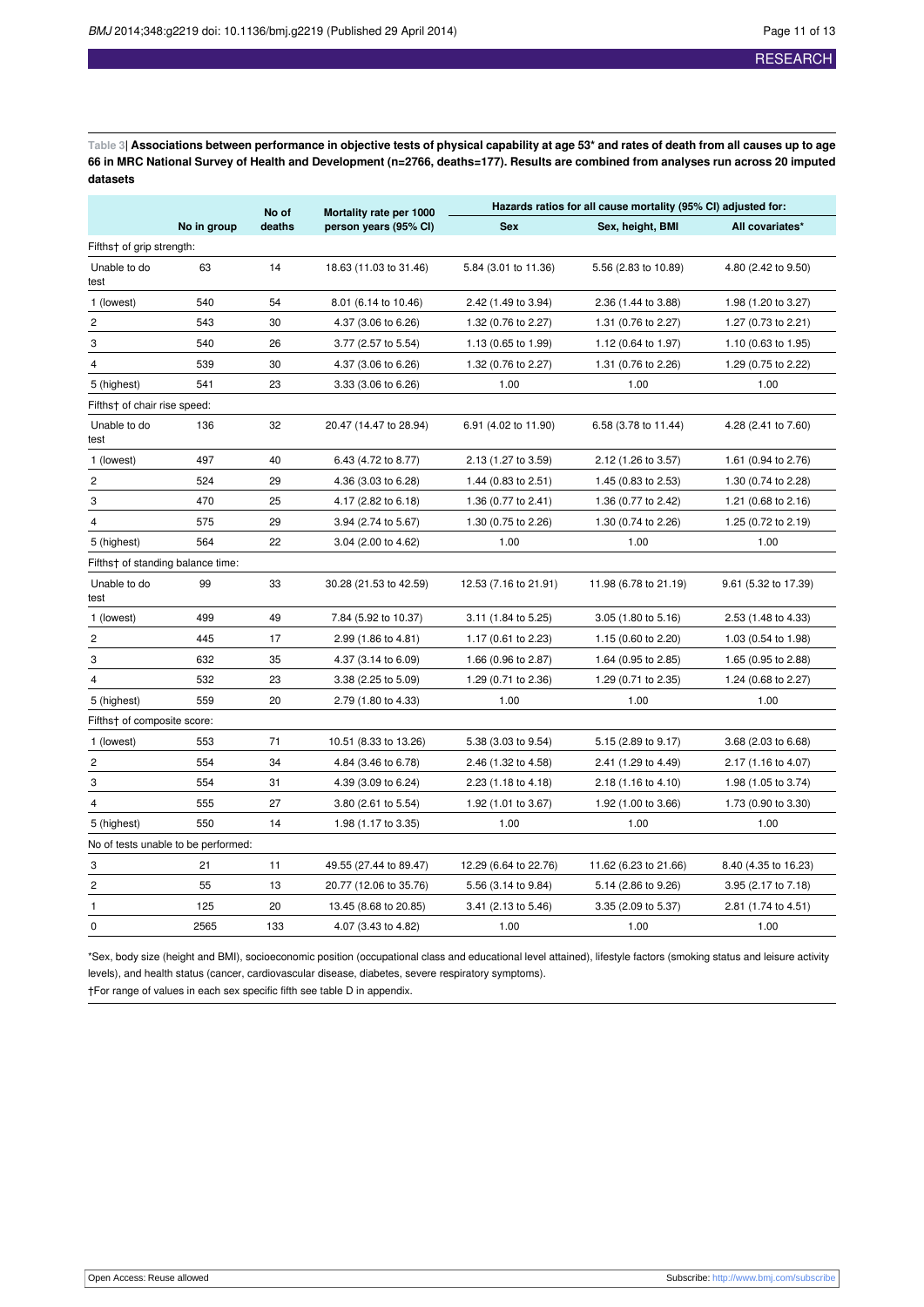<span id="page-11-0"></span>Table 4| Estimates of Harrell's C index from models of associations between different combinations of physical capability measures at age **53 and time to death over 13 years of follow-up in MRC National Survey of Health and Development**

| Variables included in model        | C index $(95% \text{ Cl})$ |  |  |  |
|------------------------------------|----------------------------|--|--|--|
| Sex                                | $0.54$ (0.48 to 0.59)      |  |  |  |
| Grip strength $(GS) + sex$         | $0.63$ (0.56 to 0.69)      |  |  |  |
| Chair rise speed $(CS) +$ sex      | $0.66$ (0.60 to 0.72)      |  |  |  |
| Standing balance time $(SB) + sex$ | 0.70 (0.64 to 0.76)        |  |  |  |
| $GS + CS + SB + sex$               | $0.71$ (0.65 to 0.77)      |  |  |  |
| Composite score + sex              | $0.69$ (0.63 to 0.74)      |  |  |  |
|                                    |                            |  |  |  |

Each individual physical capability measure and composite score was included as categorical variables; categorisations as shown in table 3.